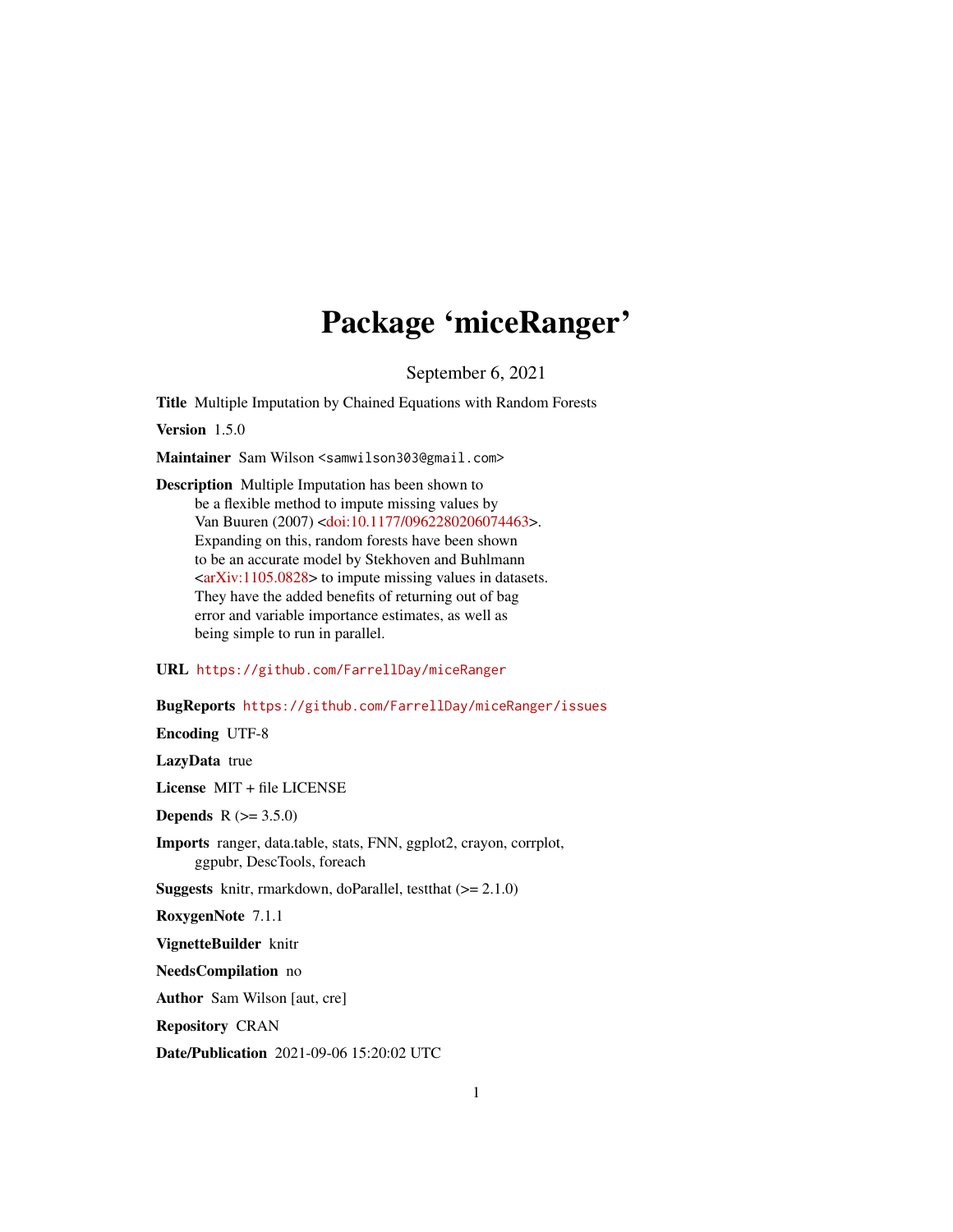# <span id="page-1-0"></span>R topics documented:

|  | $\overline{3}$ |
|--|----------------|
|  | $\overline{4}$ |
|  | $\overline{4}$ |
|  | $\overline{5}$ |
|  |                |
|  |                |
|  |                |
|  |                |
|  |                |
|  |                |
|  |                |
|  |                |
|  |                |
|  |                |
|  |                |

## **Index** [17](#page-16-0)

addDatasets *addDatasets*

# Description

Add datasets to a current miceDefs object. Adds the same number of iterations as other datasets.

# Usage

 $addDatasets(miceObj, datasets = 3, parallel = FALSE, verbose = TRUE, ...)$ 

# Arguments

| miceObj  | A miceDefs object created by miceRanger.                                                                                 |
|----------|--------------------------------------------------------------------------------------------------------------------------|
| datasets | The number of datasets to add.                                                                                           |
| parallel | Should the process run in parallel? This process will take advantage of any<br>cluster set up when miceRanger is called. |
| verbose  | should progress be printed?                                                                                              |
| $\cdots$ | other parameters passed to ranger () to control model building.                                                          |

## Value

an updated miceDefs object with additional datasets.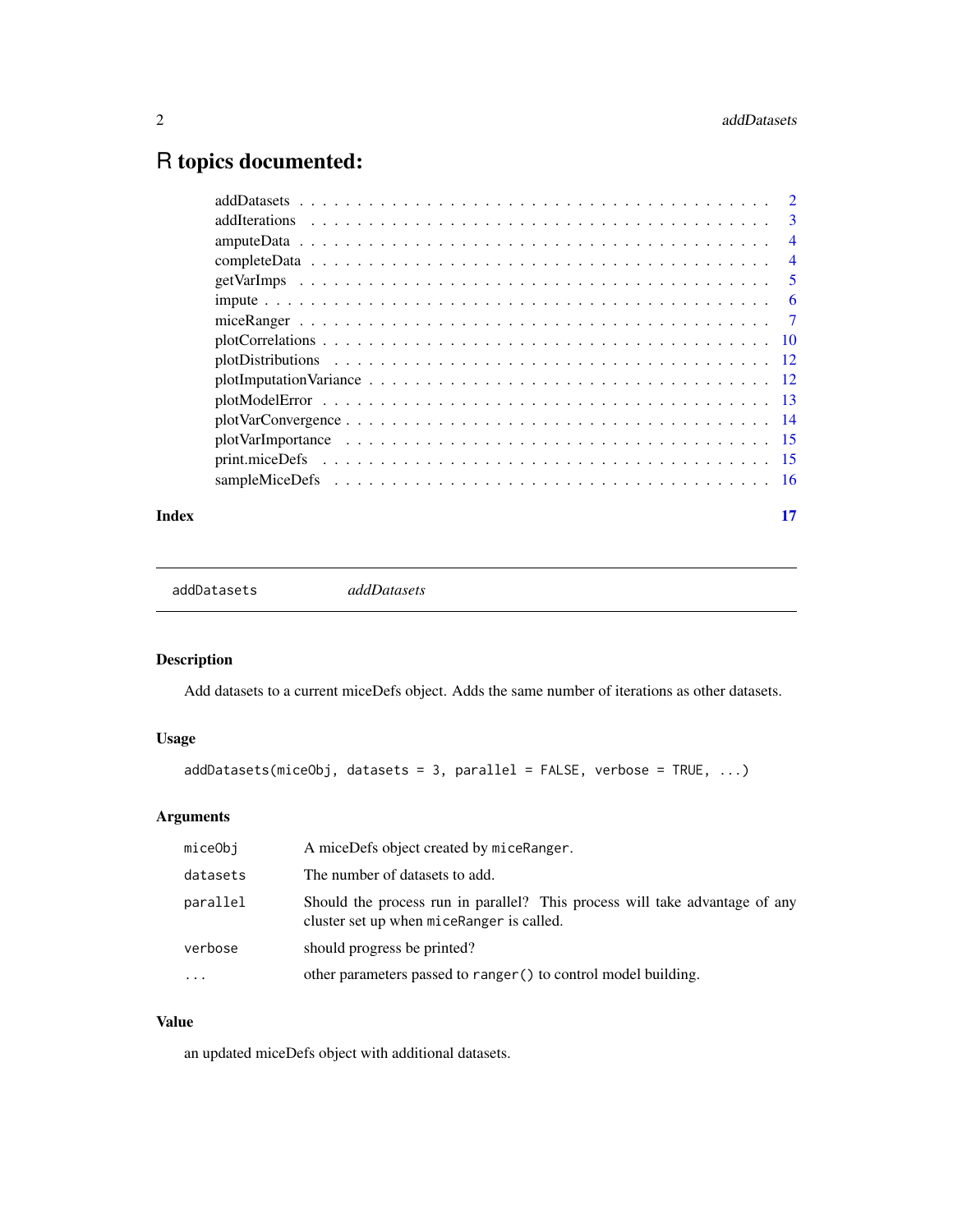## <span id="page-2-0"></span>addIterations 3

# Examples

```
data("sampleMiceDefs")
miceObj <- addDatasets(
    sampleMiceDefs
  , datasets = 1
  , verbose = FALSE
  , num.threads = 1
  , num.trees=5
\mathcal{L}
```
addIterations *addIterations*

## Description

Add iterations to a current miceDefs object. Adds iterations for all datasets.

# Usage

```
addIterations(miceObj, items = 5, parallel = FALSE, verbose = TRUE, ...)
```
# Arguments

| miceObi   | A miceDefs object created by miceRanger.                                                                                 |
|-----------|--------------------------------------------------------------------------------------------------------------------------|
| iters     | The number of iterations to add to each dataset.                                                                         |
| parallel  | Should the process run in parallel? This process will take advantage of any<br>cluster set up when miceRanger is called. |
| verbose   | should progress be printed?                                                                                              |
| $\ddotsc$ | other parameters passed to ranger () to control model building.                                                          |

# Value

an updated miceDefs object with additional iterations.

```
data("sampleMiceDefs")
miceObj <- addIterations(
    sampleMiceDefs
  , iters=2
  , verbose=FALSE
  , num.threads = 1
  , num.trees=5
\mathcal{L}
```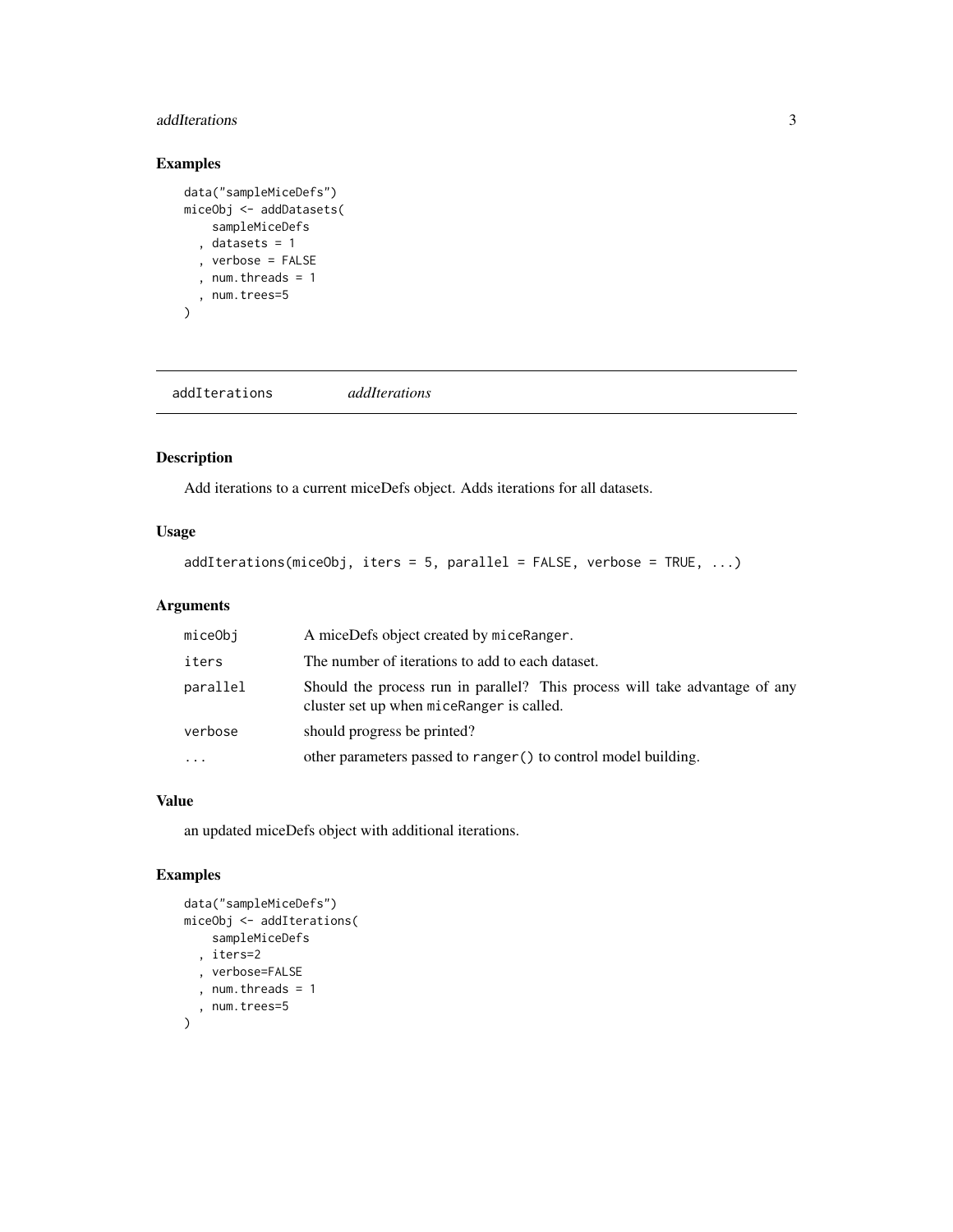<span id="page-3-0"></span>amputeData *amputeData*

# Description

Randomly amputes data (MCAR).

# Usage

amputeData(data, perc = 0.1, cols = names(data))

# Arguments

| data | The data to be amputed                          |
|------|-------------------------------------------------|
| perc | A scalar. The percentage $(0-1)$ to be amputed. |
| cols | The columns to ampute.                          |

## Value

The same dataset with random values in cols set to NA.

# Examples

```
data(iris)
head(iris,10)
ampIris <- amputeData(iris)
head(ampIris,10)
```
completeData *completeData*

# Description

Return imputed datasets from a miceDefs object.

### Usage

```
completeData(miceObj, datasets = 1:miceObj$callParams$m, verbose = TRUE)
```
# Arguments

| miceObi  | an object of class miceDefs.                                                                           |
|----------|--------------------------------------------------------------------------------------------------------|
| datasets | a vector of the datasets you want to return.                                                           |
| verbose  | a warning is thrown if integers are converted to doubles. To suppress this warn-<br>ing, set to FALSE. |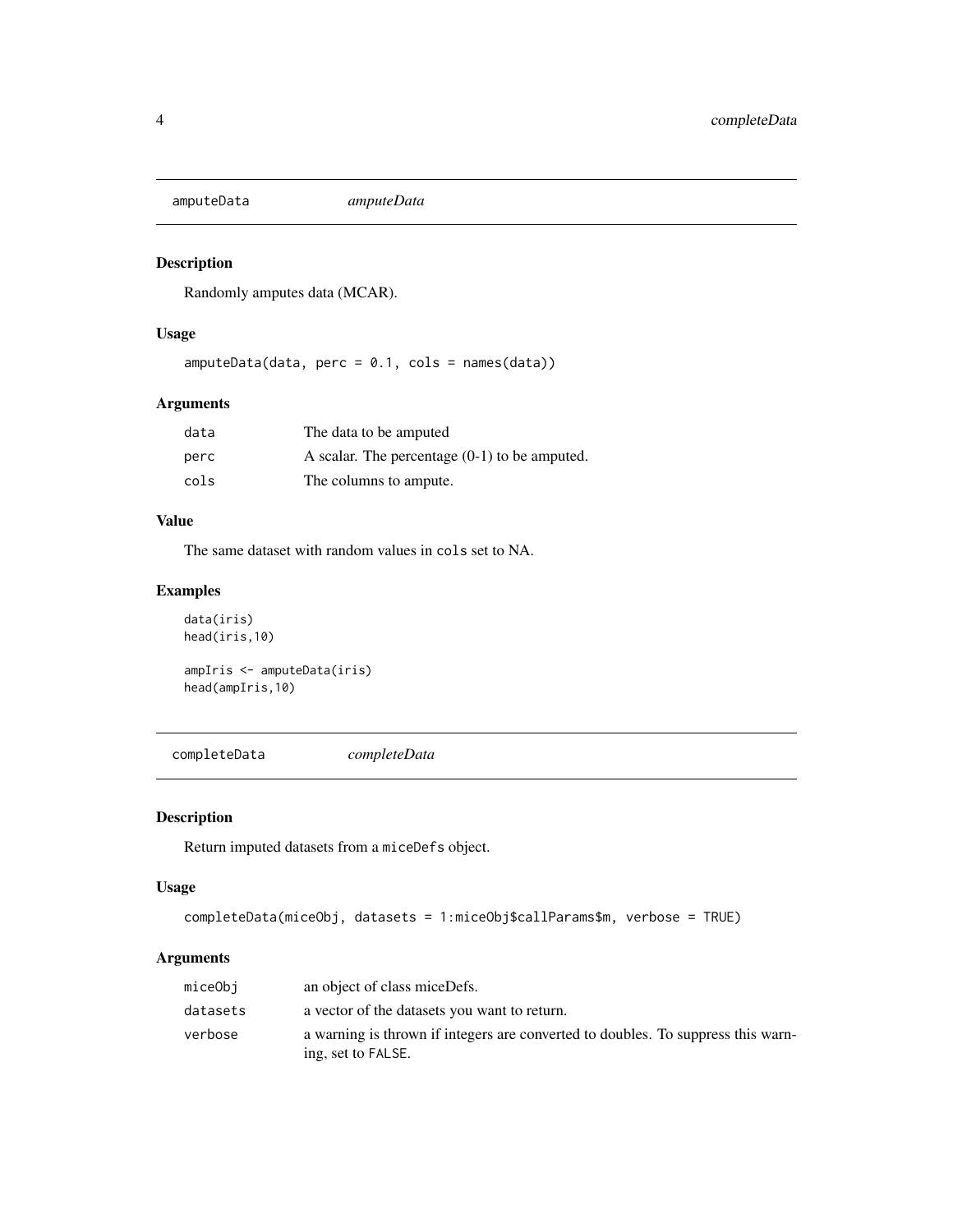# <span id="page-4-0"></span>getVarImps 5

# Value

A list of imputed datasets.

# Examples

```
data("sampleMiceDefs")
imputedList <- completeData(sampleMiceDefs)
```
# getVarImps *Get Variable Imputations*

# Description

Returns imputations for the specified datasets and variable.

# Usage

getVarImps(x, datasets, var)

### Arguments

| x        | A miceDefs or impDefs object.                                 |
|----------|---------------------------------------------------------------|
| datasets | The datasets to return. Can be a number, of a numeric vector. |
| var      | The variable to return the imputations for.                   |

## Details

These functions exist solely to get at the imputed data for a specific dataset and variable.

# Value

A matrix of imputations for a single variable. Each column represents a different dataset.

```
data("sampleMiceDefs")
getVarImps(sampleMiceDefs,var="Petal.Width")
```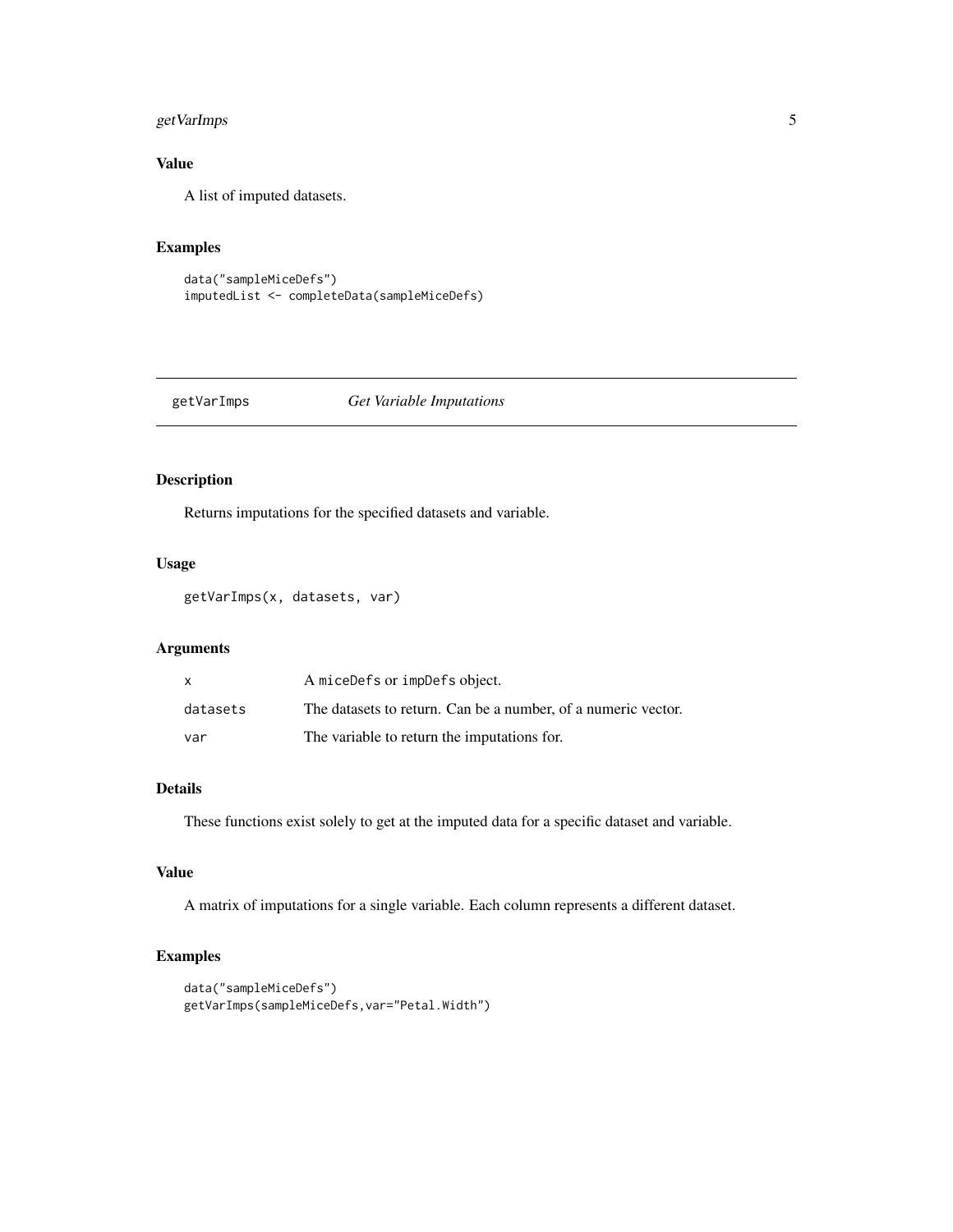<span id="page-5-0"></span>

#### Description

Impute data using the information from an existing miceDefs object.

#### Usage

```
impute(
  data,
 miceObj,
  datasets = 1:miceObj$callParams$m,
  iterations = miceObj$callParams$maxiter,
  verbose = TRUE
)
```
## Arguments

| data       | The data to be imputed. Must have all columns used in the imputation of<br>miceDefs.                       |
|------------|------------------------------------------------------------------------------------------------------------|
| miceObj    | A miceDefs object created by miceRanger().                                                                 |
| datasets   | A numeric vector specifying the datasets with which to impute data. See details<br>for more information.   |
| iterations | The number of iterations to run. By default, the same as the number of iterations<br>currently in miceObj. |
| verbose    | should progress be printed?                                                                                |

# Details

This capability is experimental, but works well in [benchmarking.](https://github.com/FarrellDay/miceRanger/tree/master/benchmarks) The original data and random forests (if returnModels = TRUE) are returned when miceRanger is called. These models can be recycled to impute a new dataset in the same fashion as miceRanger, by imputing each variable over a series of iterations. Each dataset created in miceObj can be thought of as a different imputation mechanism, with different initialized values and a different associated random forests. Therefore, it is necessary to choose the datasets which will be used to impute the data. When mean matching a numeric variable, the candidate values are drawn from the original data passed to miceRanger, not the data passed to this function.

#### Value

An object of class impDefs, which contains information about the imputation process.

| callParams | The parameters of the object.                                      |
|------------|--------------------------------------------------------------------|
| data       | The original data provided by the user.                            |
| naWhere    | Logical index of missing data, having the same dimensions as data. |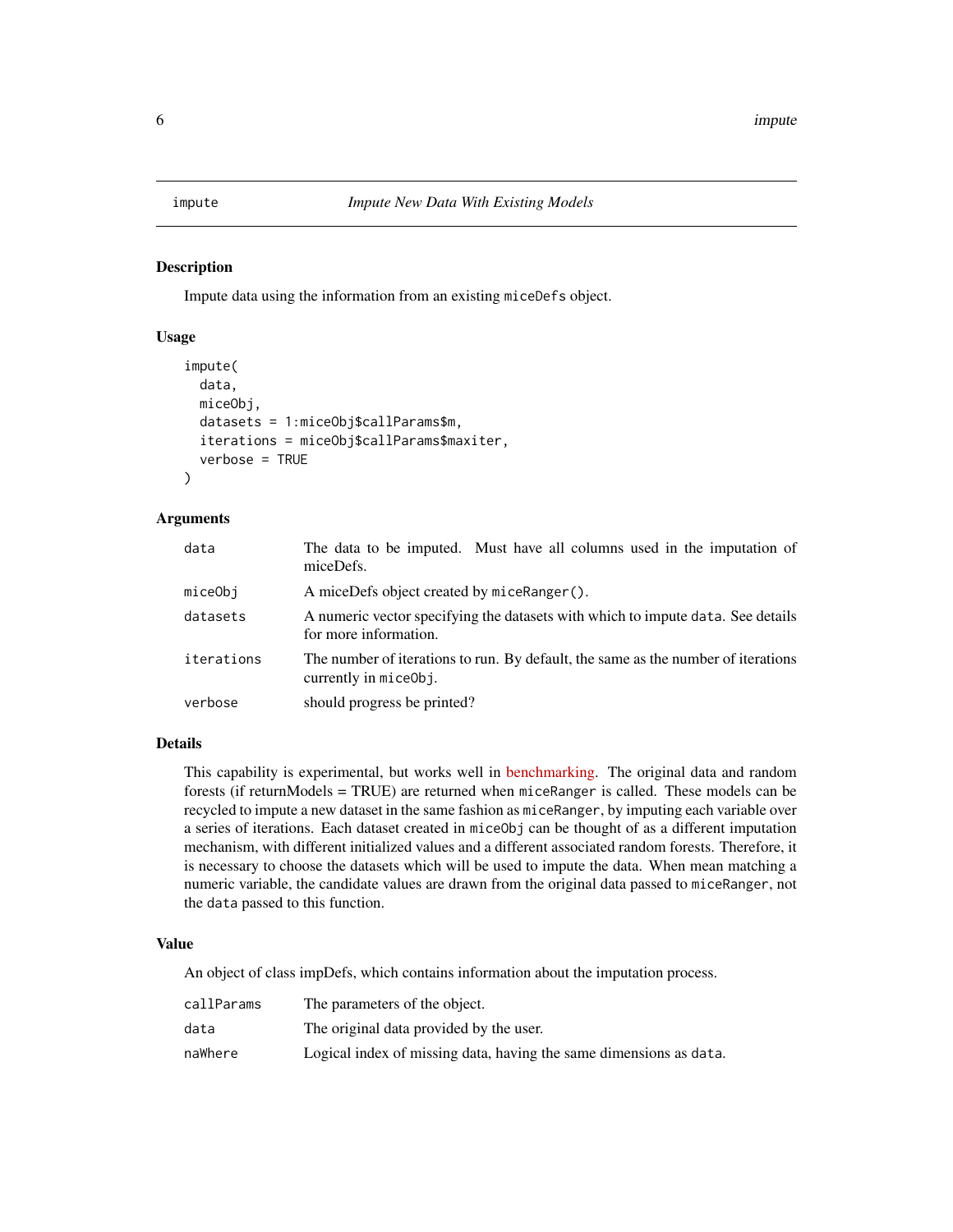# <span id="page-6-0"></span>miceRanger 7

| missingCounts | The number of missing values for each variable. |
|---------------|-------------------------------------------------|
| imputedData   | A list of imputed datasets.                     |

# Examples

```
ampDat <- amputeData(iris)
miceObj <- miceRanger(ampDat,1,1,returnModels=TRUE,verbose=FALSE)
newDat <- amputeData(iris)
newImps <- impute(newDat,miceObj)
```

```
miceRanger miceRanger: Fast Imputation with Random Forests
```
## Description

Performs multiple imputation by chained random forests. Returns a miceDefs object, which contains information about the imputation process.

## Usage

```
miceRanger(
  data,
 m = 5,
 maxiter = 5,
 vars,
  valueSelector = c("meanMatch", "value"),
 meanMatchCandidates = pmax(round(nrow(data) * 0.01), 5),
  returnModels = FALSE,
 parallel = FALSE,
  verbose = TRUE,
  ...
\mathcal{L}
```
### Arguments

| data    | A data frame or data table to be imputed.                                                                                                                                                           |
|---------|-----------------------------------------------------------------------------------------------------------------------------------------------------------------------------------------------------|
| m       | The number of datasets to produce.                                                                                                                                                                  |
| maxiter | The number of iterations to run for each dataset.                                                                                                                                                   |
| vars    | Specifies which and how variables should be imputed. Can be specified in 3<br>different ways:                                                                                                       |
|         | • <missing> If not provided, all columns will be imputed using all columns.<br/>If a column contains no missing values, it will still be used as a feature to<br/>impute missing columns.</missing> |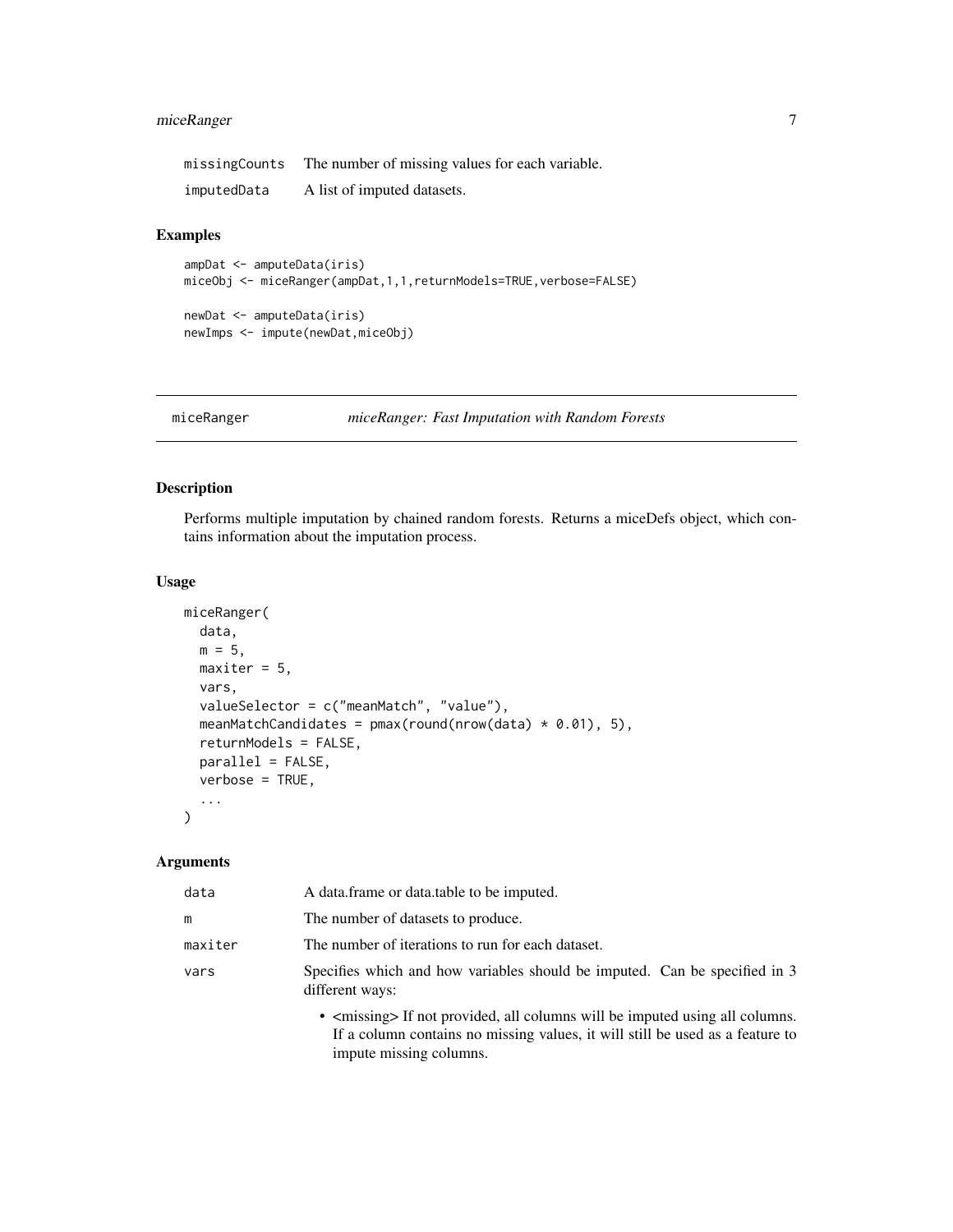|                     | • <character vector=""> If a character vector of column names is passed, these<br/>columns will be imputed using all available columns in the dataset. The<br/>order of this vector will determine the order in which the variables are im-<br/>puted.<br/>• <named character="" list="" of="" vectors=""> Predictors can be specified for each vari-<br/>able with a named list. List names are the variables to impute. Elements<br/>in the vectors should be features used to impute that variable. The order of<br/>this list will determine the order in which the variables are imputed.</named></character> |
|---------------------|--------------------------------------------------------------------------------------------------------------------------------------------------------------------------------------------------------------------------------------------------------------------------------------------------------------------------------------------------------------------------------------------------------------------------------------------------------------------------------------------------------------------------------------------------------------------------------------------------------------------|
| valueSelector       | How to select the value to be imputed from the model predictions. Can be<br>"meanMatching", "value", or a named vector containing a mixture of those val-<br>ues. If a named vector is passed, the names must equal the variables to be<br>imputed specified in vars.                                                                                                                                                                                                                                                                                                                                              |
| meanMatchCandidates |                                                                                                                                                                                                                                                                                                                                                                                                                                                                                                                                                                                                                    |
|                     | Specifies the number of candidate values which are selected from in the mean<br>matching algorithm. Can be either specified as an integer or a named integer<br>vector for different values by variable. If a named integer vector is passed,<br>the names of the vector must contain at a minimum the names of the numeric<br>variables imputed using valueSelector = "meanMatch".                                                                                                                                                                                                                                |
| returnModels        | Logical. Should the final model for each variable be returned? Set to TRUE to use<br>the impute function, which allows imputing new samples without having to run<br>miceRanger again. Setting to TRUE can cause the returned miceDefs object to<br>take up a lot of memory. Use only if you plan on using the impute function.                                                                                                                                                                                                                                                                                    |
| parallel            | Should the process run in parallel? Usually not necessary. This process will take<br>advantage of any cluster set up when miceRanger is called.                                                                                                                                                                                                                                                                                                                                                                                                                                                                    |
| verbose             | should progress be printed?                                                                                                                                                                                                                                                                                                                                                                                                                                                                                                                                                                                        |
|                     | other parameters passed to ranger () to control forest growth.                                                                                                                                                                                                                                                                                                                                                                                                                                                                                                                                                     |

# Value

a miceDefs object, containing the following:

| callParams    | The parameters of the object.                                              |
|---------------|----------------------------------------------------------------------------|
| data          | The original data provided by the user, cast to a data table.              |
| naWhere       | Logical index of missing data, having the same dimensions as data.         |
| missingCounts | The number of missing values for each variable.                            |
| rawClasses    | The original classes provided in data                                      |
| newClasses    | The new classes of the returned data.                                      |
| allImps       | The imputations of all variables at each iteration, for each dataset.      |
| allImport     | The variable importance metrics at each iteration, for each dataset.       |
| allError      | The OOB model error for all variables at each iteration, for each dataset. |
| finalImps     | The final imputations for each dataset.                                    |
| finalImport   | The final variable importance metrics for each dataset.                    |
| finalError    | The final model error for each variable in every dataset.                  |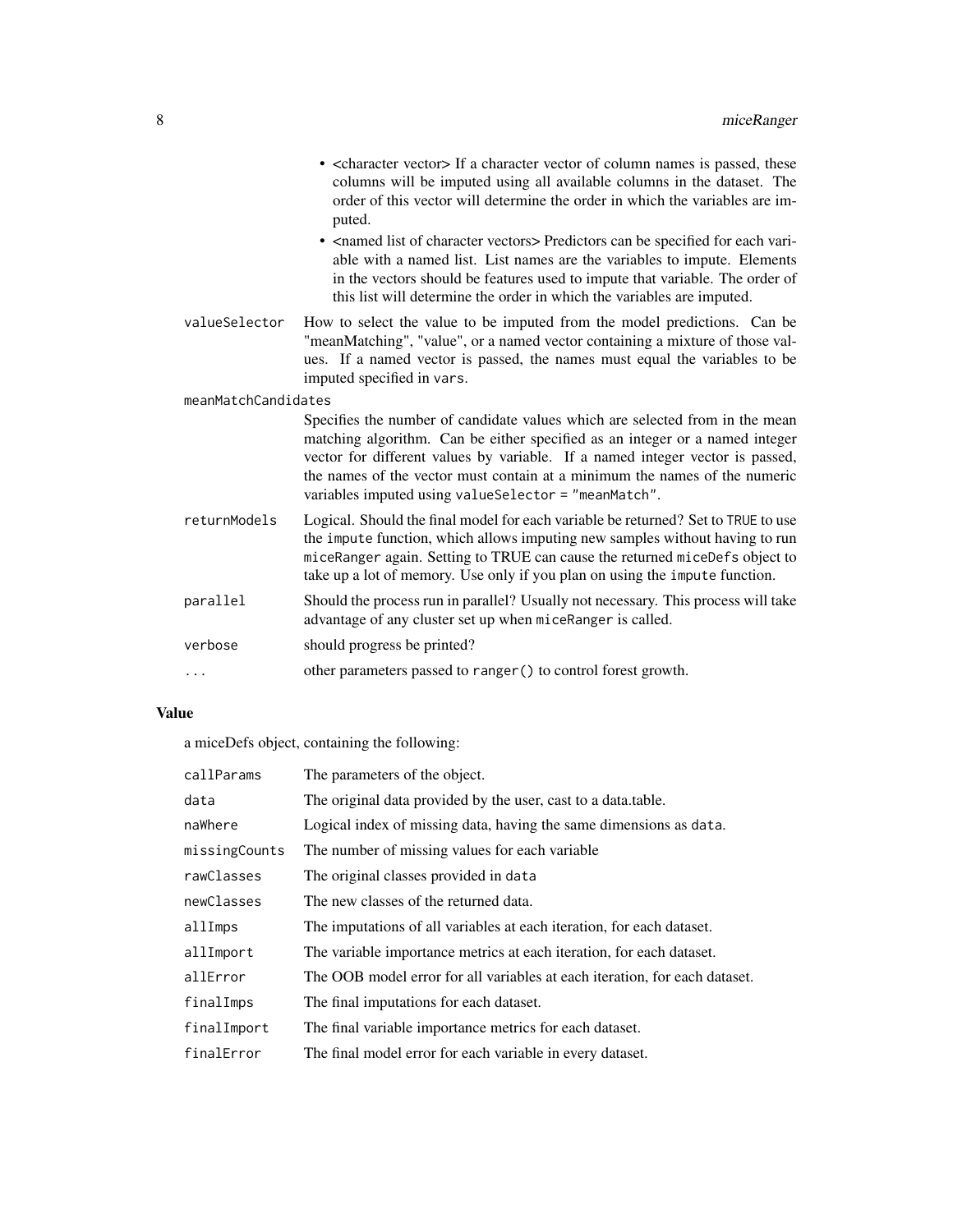# miceRanger 9

| finalModels | Only returned if returnModels = TRUE. A list of ranger random forests for<br>each dataset/variable.                                                      |  |
|-------------|----------------------------------------------------------------------------------------------------------------------------------------------------------|--|
|             | imputation Time The total time in seconds taken to create the imputations for the specified datasets<br>and iterations. Does not include any setup time. |  |

## Vignettes

It is highly recommended to visit the [GitHub README](https://github.com/farrellday/miceRanger) for a thorough walkthrough of miceRanger's capabilities, as well as performance benchmarks.

Several vignettes are also available on [miceRanger's listing](https://cran.r-project.org/package=miceRanger) on the CRAN website.

- 1. [The MICE Algorithm](https://cran.r-project.org/package=miceRanger/vignettes/miceAlgorithm.html)
- 2. [Imputing Missing Data with miceRanger](https://cran.r-project.org/package=miceRanger/vignettes/usingMiceRanger.html)
- 3. [Diagnostic Plotting](https://cran.r-project.org/package=miceRanger/vignettes/diagnosticPlotting.html)

```
#################
## Simple Example
data(iris)
ampIris <- amputeData(iris)
miceObj <- miceRanger(
    ampIris
  , m = 1, maxiter = 1, verbose=FALSE
  , num.threads = 1
  , num.trees=5
\mathcal{L}##################
## Run in parallel
data(iris)
ampIris <- amputeData(iris)
library(doParallel)
cl <- makeCluster(2)
registerDoParallel(cl)
# Perform mice
miceObjPar <- miceRanger(
   ampIris
 , m = 2, maxiter = 2
  , parallel = TRUE
  , verbose = FALSE
)
```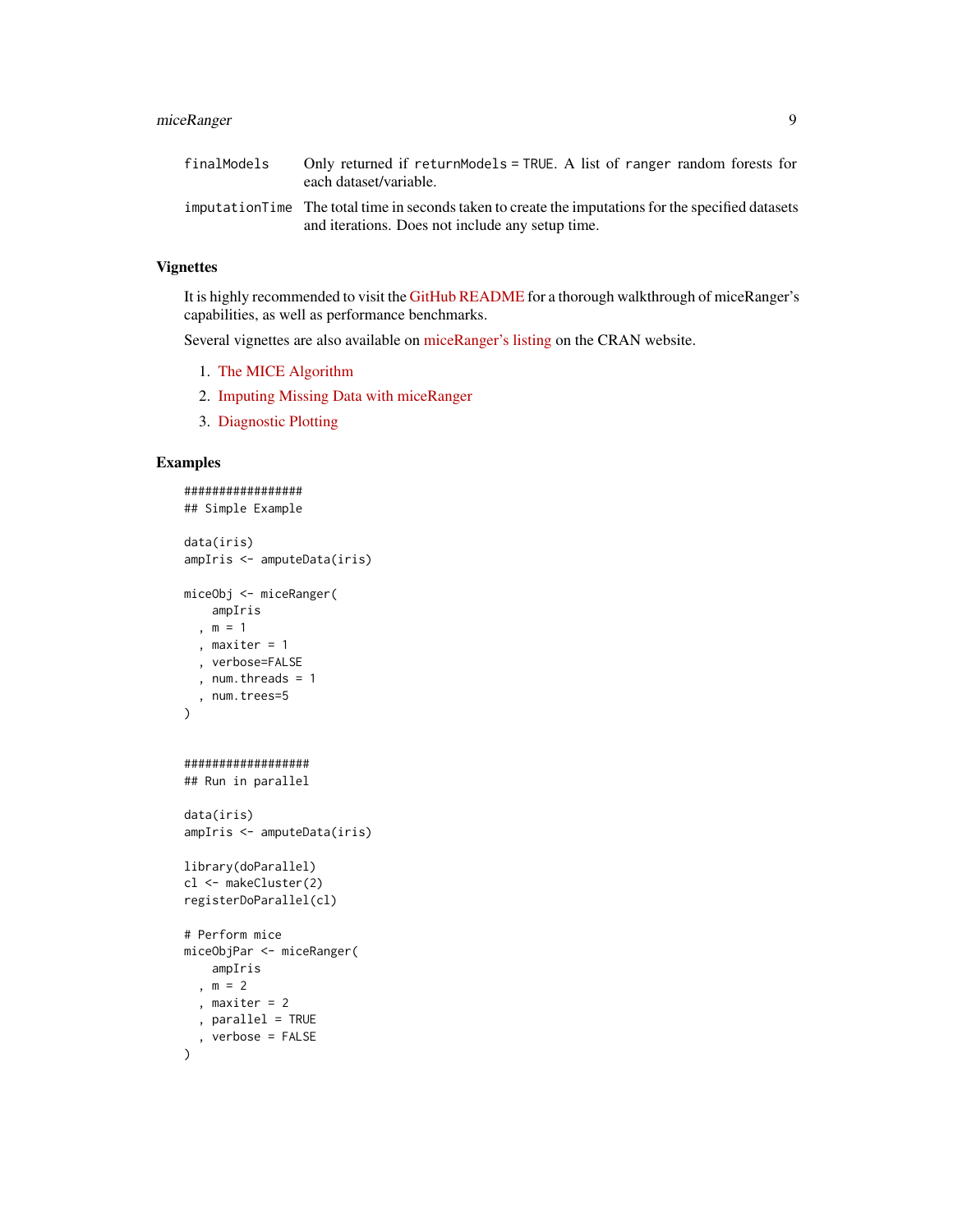```
stopCluster(cl)
registerDoSEQ()
############################
## Complex Imputation Schema
data(iris)
ampIris <- amputeData(iris)
# Define variables to impute, as well as their predictors
v <- list(
  Sepal.Width = c("Sepal.Length","Petal.Width","Species")
  , Sepal.Length = c("Sepal.Width","Petal.Width")
  , Species = c("Sepal.Width")
)
# Specify mean matching for certain variables.
vs < - c(
  Sepal.Width = "meanMatch"
  , Sepal.Length = "value"
  , Species = "meanMatch"
\mathcal{L}# Different mean matching candidates per variable.
mmc \leftarrow cSepal.Width = 4
  , Species = 10
\lambdamiceObjCustom <- miceRanger(
   ampIris
  , m = 1
  , maxiter = 1
  , vars = v
  , valueSelector = vs
  , meanMatchCandidates = mmc
  , verbose=FALSE
)
```
plotCorrelations *plotCorrelations*

## Description

Plot the correlation of imputed values between every combination of datasets for each variable.

<span id="page-9-0"></span>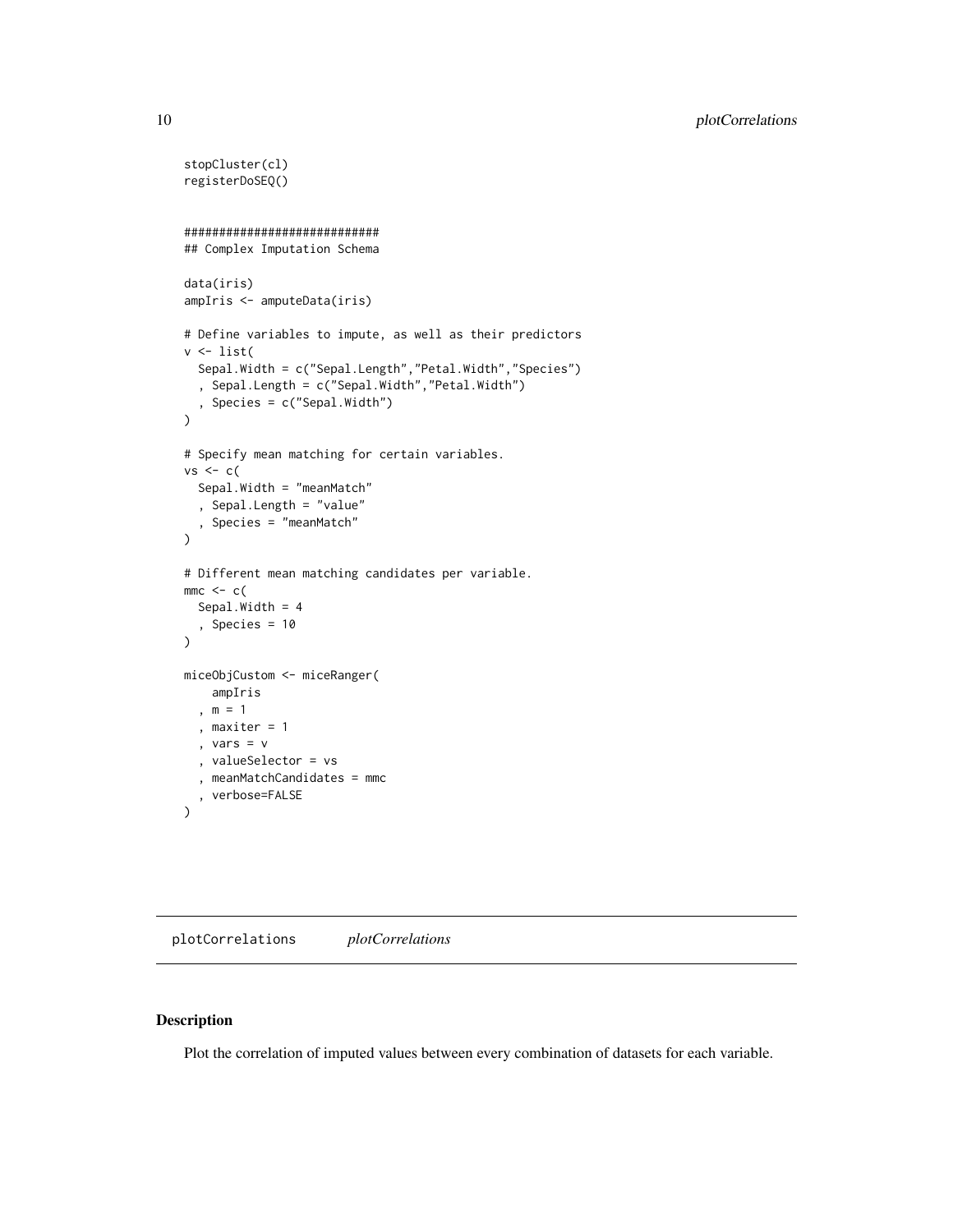# plotCorrelations 11

# Usage

```
plotCorrelations(
  miceObj,
  vars = names(miceObj$callParams$vars),
  factCorrMetric = "CramerV",
  numbCorrMetric = "pearson",
  ...
\mathcal{L}
```
# Arguments

| miceObj                                                                         | an object of class miceDefs, created by the miceRanger function.                                                                                   |
|---------------------------------------------------------------------------------|----------------------------------------------------------------------------------------------------------------------------------------------------|
| vars                                                                            | the variables you want to plot. Default is to plot all variables. Can be a vector<br>of variable names, or one of 'allNumeric' or 'allCategorical' |
| factCorrMetric The correlation metric for categorical variables. Can be one of: |                                                                                                                                                    |
|                                                                                 | • "Cramer V" Cramer's V correlation metric.                                                                                                        |
|                                                                                 | • "Chisq" Chi Square test statistic.                                                                                                               |
|                                                                                 | • "TschuprowT" Tschuprow's T correlation metric.                                                                                                   |
|                                                                                 | • "Phi" (Binary Variables Only) Phi coefficient.                                                                                                   |
|                                                                                 | · "YuleY" (Binary Variables Only) Yule's Y, also known as coefficient of<br>colligation                                                            |
|                                                                                 | • "YuleQ" (Binary Variables Only) Yule's Q, related to Yule's Y by Q=2Y/(1+Y^2)                                                                    |
|                                                                                 | numbCorrMetric The correlation metric for numeric variables. Can be one of:                                                                        |
|                                                                                 | • "pearson" Pearson's Correlation Coefficient                                                                                                      |
|                                                                                 | • "spearman" Spearman's Rank Correlation Coefficient                                                                                               |
|                                                                                 | • "kendall" Kendall's Rank Correlation Coefficient                                                                                                 |
|                                                                                 | • "Rsquared" R-squared                                                                                                                             |
| .                                                                               | Other arguments to pass to ggarrange()                                                                                                             |

# Value

an object of class ggarrange.

```
data("sampleMiceDefs")
plotCorrelations(sampleMiceDefs)
```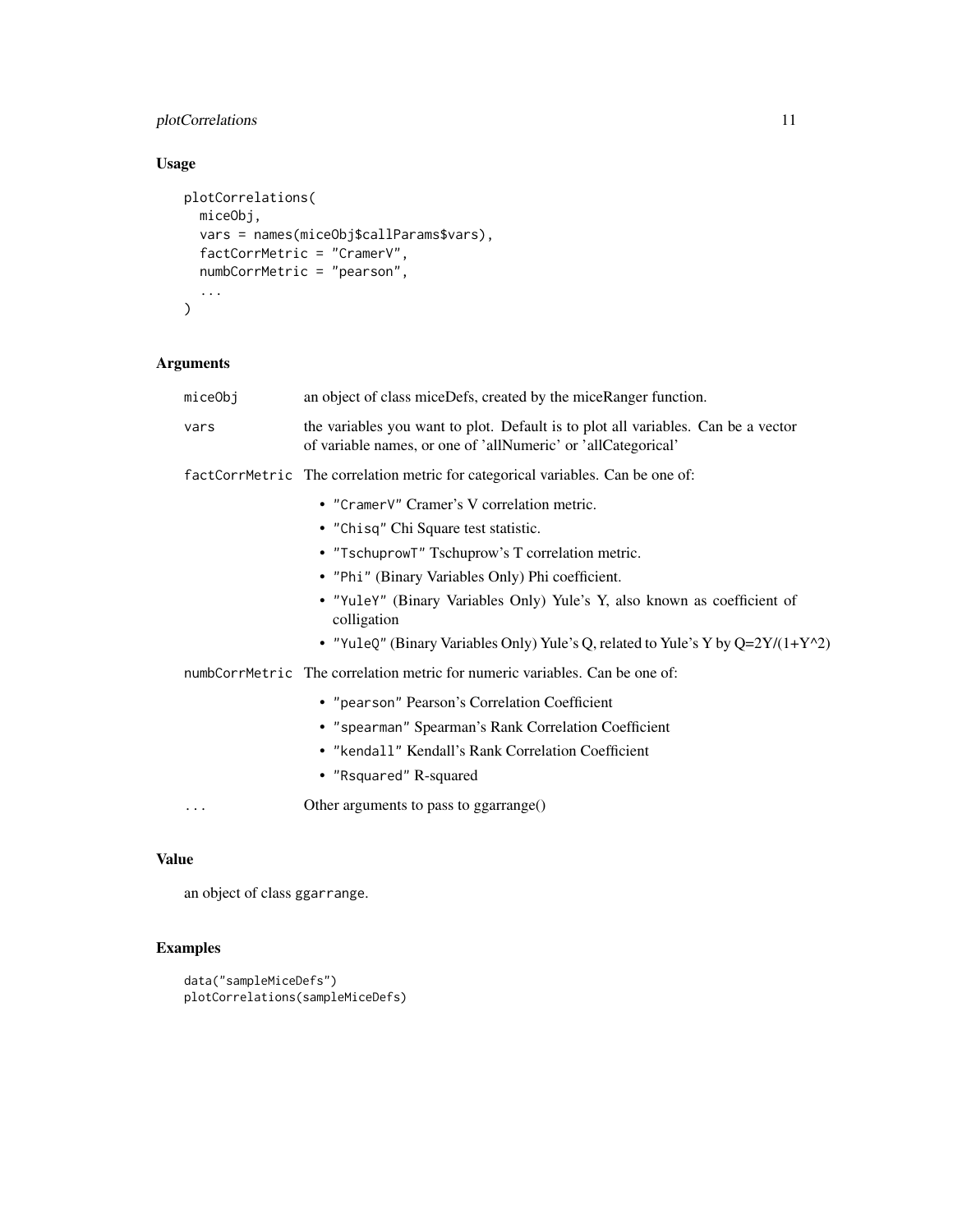<span id="page-11-0"></span>plotDistributions *plotDistributions*

#### Description

Plots the distribution of the original data beside the imputed data.

## Usage

```
plotDistributions(
  miceObj,
  vars = names(miceObj$callParams$vars),
  dotsize = 0.5,
  ...
\mathcal{E}
```
#### Arguments

| miceObj  | an object of class miceDefs, created by the miceRanger function.                                                                                   |
|----------|----------------------------------------------------------------------------------------------------------------------------------------------------|
| vars     | the variables you want to plot. Default is to plot all variables. Can be a vector<br>of variable names, or one of 'allNumeric' or 'allCategorical' |
| dotsize  | Passed to geom_dotplot(). Depending on the number of graphs plotted, you<br>may want to change the dot size for categorical variables.             |
| $\cdots$ | additional parameters passed to ggarrange().                                                                                                       |

## Value

an object of class ggarrange.

### Examples

```
data("sampleMiceDefs")
plotDistributions(sampleMiceDefs)
```
plotImputationVariance

*plotImputationVariance*

## Description

Plots the distribution of the difference between datasets of the imputed values. For categorical variables, the distribution of the number of distinct levels imputed for each sample is shown next to the distribution of unique draws from that variable in the nonmissing data, given that the draws were completely random. For numeric variables, the density of the standard deviation (between datasets) of imputations is plotted. The shaded area represents the samples that had a standard deviation lower than the total nonmissing standard deviation for the original data.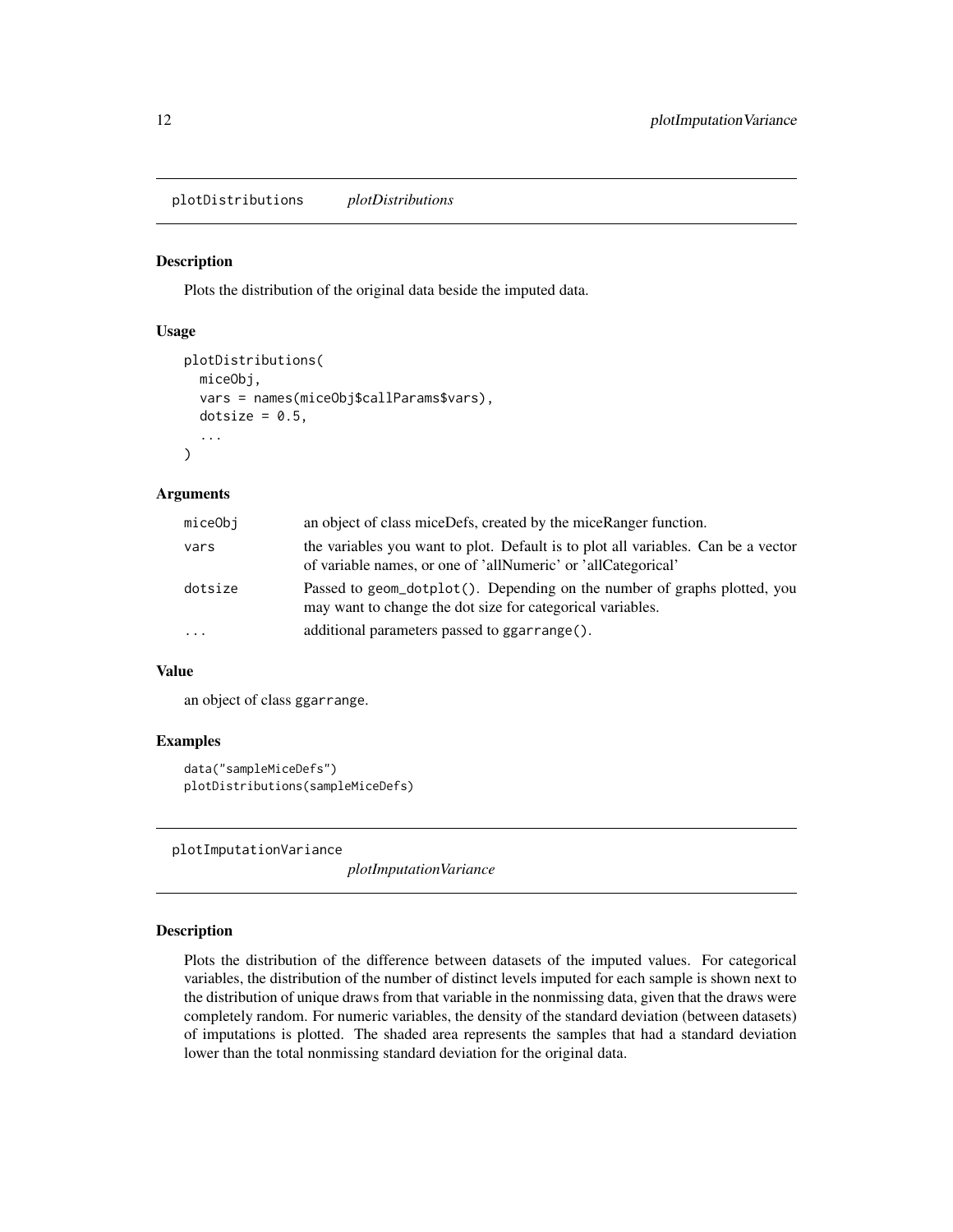# <span id="page-12-0"></span>plotModelError 13

# Usage

```
plotImputationVariance(
 miceObj,
 vars = names(miceObj$callParams$vars),
 monteCarloSimulations = 10000,
  ...
)
```
# Arguments

|                       | miceObj  | an object of class miceDefs, created by the miceRanger function.                                                                                   |
|-----------------------|----------|----------------------------------------------------------------------------------------------------------------------------------------------------|
|                       | vars     | the variables you want to plot. Default is to plot all variables. Can be a vector<br>of variable names, or one of 'allNumeric' or 'allCategorical' |
| monteCarloSimulations |          |                                                                                                                                                    |
|                       |          | The number of simulations to run to determine the distribution of unique cate-<br>gorical levels drawn if the draws were completely random.        |
|                       | $\cdots$ | additional parameters passed to ggarrange().                                                                                                       |

## Value

an object of class ggarrange.

# Examples

```
data("sampleMiceDefs")
plotImputationVariance(
  sampleMiceDefs
  , monteCarloSimulations = 100
\lambda
```
plotModelError *plotModelError*

# Description

Plot the Out Of Bag model error for specified variables over all iterations.

# Usage

```
plotModelError(
  miceObj,
  vars = names(miceObj$callParams$vars),
  pointSize = 1,
  ...
\mathcal{L}
```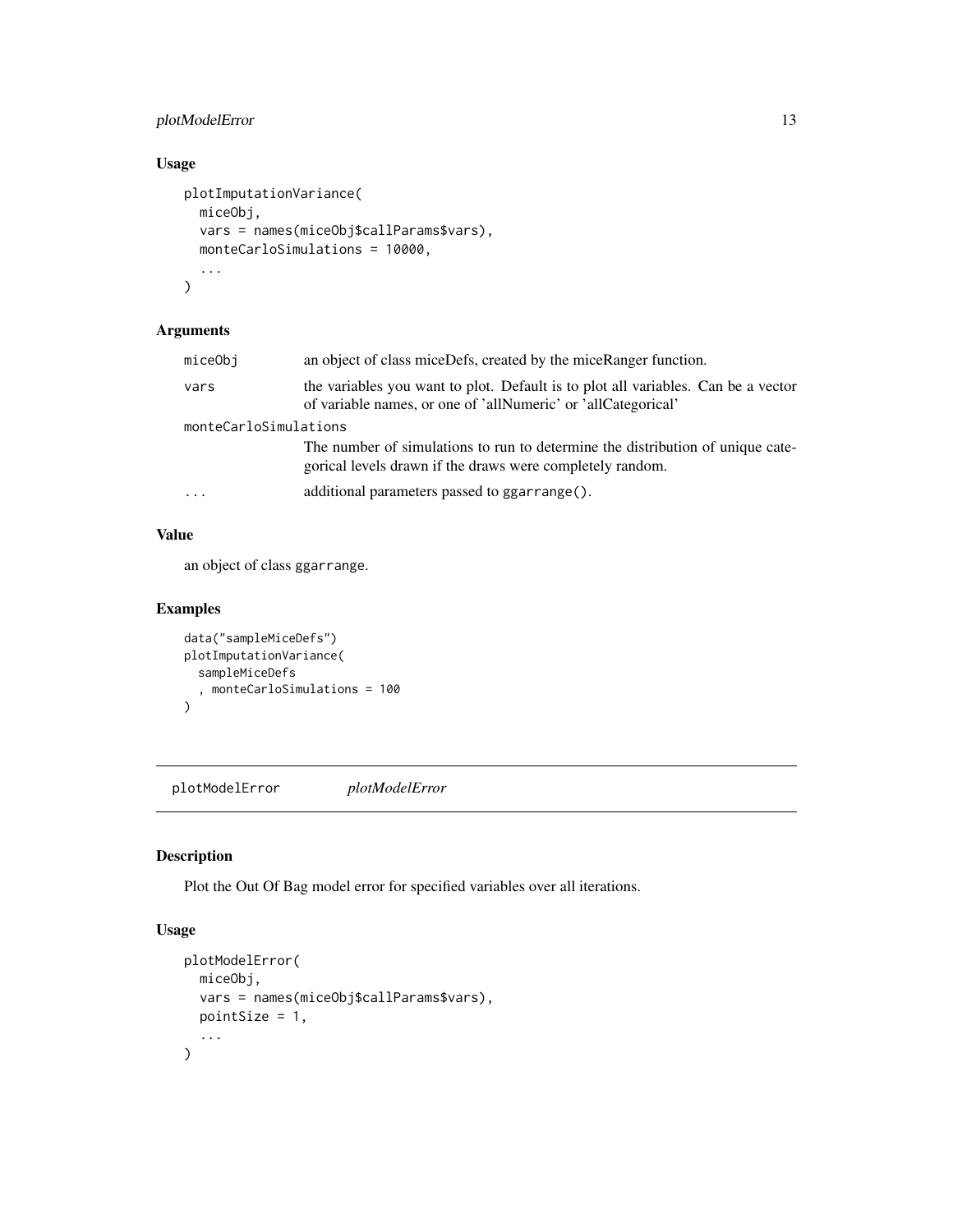# <span id="page-13-0"></span>Arguments

| miceObj   | an object of class miceDefs, created by the miceRanger function.                                                                                   |
|-----------|----------------------------------------------------------------------------------------------------------------------------------------------------|
| vars      | the variables you want to plot. Default is to plot all variables. Can be a vector<br>of variable names, or one of 'allNumeric' or 'allCategorical' |
| pointSize | passed to geom_point, allows user to change dot size.                                                                                              |
| $\cdots$  | other arguments passed to ggarrange()                                                                                                              |

#### Value

an object of class ggarrange.

# Examples

data("sampleMiceDefs") plotModelError(sampleMiceDefs)

plotVarConvergence *plotVarConvergence*

# Description

Plot the evolution of the dispersion and center of each variable. For numeric variables, the center is the mean, and the dispersion is the standard deviation. For categorical variables, the center is the mode, and the dispersion is the entropy of the distribution.

#### Usage

```
plotVarConvergence(miceObj, vars = names(miceObj$callParams$vars), ...)
```
# Arguments

| miceObi  | an object of class miceDefs, created by the miceRanger function.                                                                                   |
|----------|----------------------------------------------------------------------------------------------------------------------------------------------------|
| vars     | the variables you want to plot. Default is to plot all variables. Can be a vector<br>of variable names, or one of 'allNumeric' or 'allCategorical' |
| $\cdots$ | options passed to ggarrange()                                                                                                                      |

## Value

an object of class ggarrange.

```
data("sampleMiceDefs")
plotVarConvergence(sampleMiceDefs)
```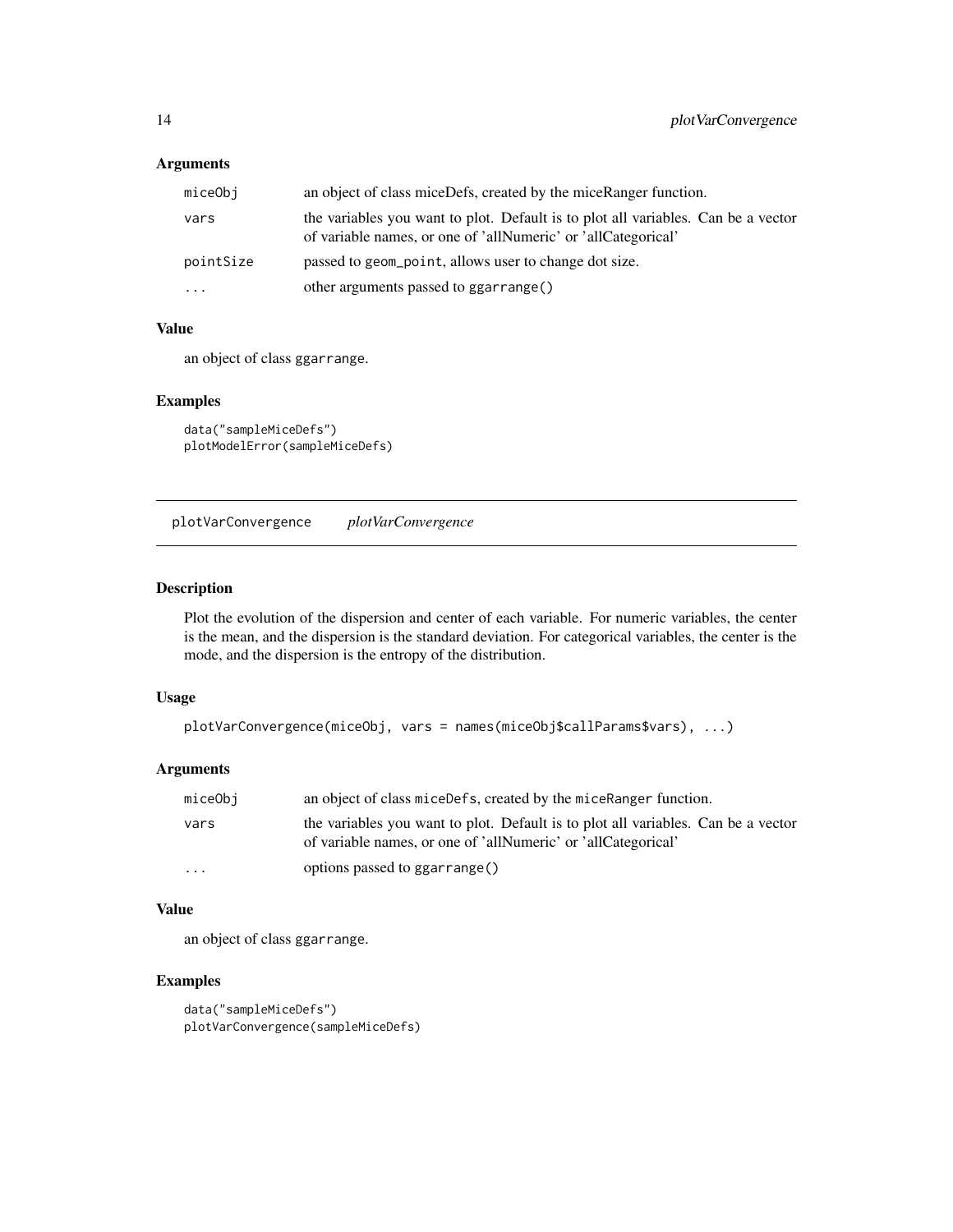# <span id="page-14-0"></span>Description

Plot the variable importance for each imputed variable. The values represent the variables on the top axis importance in imputing the variables on the left axis.

### Usage

```
plotVarImportance(
  miceObj,
  display = c("Relative", "Absolute"),
  dataset = 1,
  ...
\mathcal{L}
```
# Arguments

| miceObi                 | an object of class miceDefs, created by the miceRanger function.                                                                                        |
|-------------------------|---------------------------------------------------------------------------------------------------------------------------------------------------------|
| display                 | How do you want to display variable importance?                                                                                                         |
|                         | • "Relative" Scales the importance measure between 0-1 for each variable.<br>• "Absolute" Displays the variable importance as is. May be highly skewed. |
| dataset                 | The dataset you want to plot the variable importance of.                                                                                                |
| $\cdot$ $\cdot$ $\cdot$ | Other arguments passed to corrplot().                                                                                                                   |

# Examples

```
data("sampleMiceDefs")
plotVarImportance(sampleMiceDefs)
```
print.miceDefs *Print a* miceDefs *object*

# Description

Print a miceDefs object

## Usage

```
## S3 method for class 'miceDefs'
print(x, \ldots)
```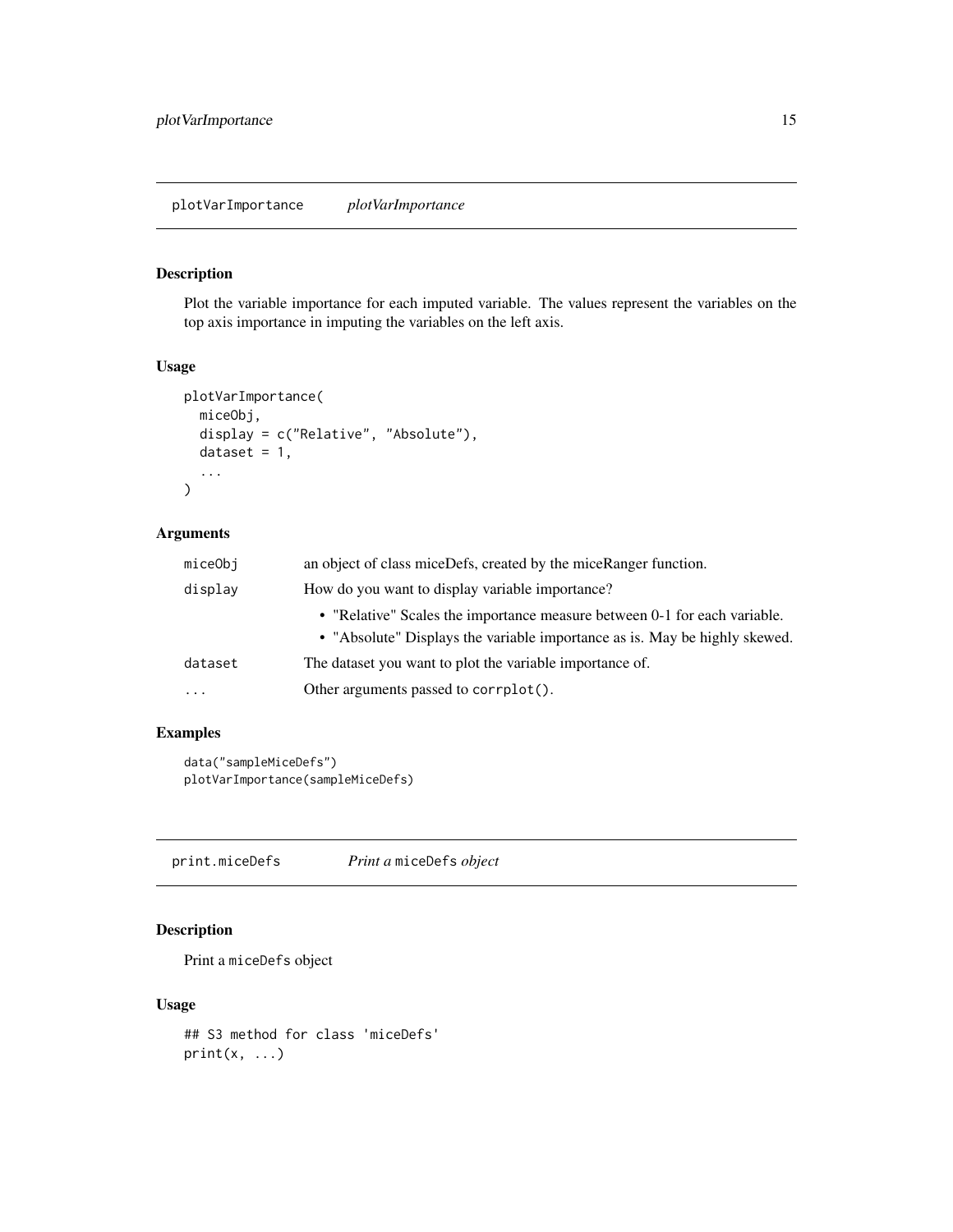## <span id="page-15-0"></span>Arguments

| X | Object of class miceDefs  |
|---|---------------------------|
| . | required to use S3 method |

# Value

NULL

| sampleMiceDefs | Sample miceDefs object built off of iris dataset. Included so examples |
|----------------|------------------------------------------------------------------------|
|                | <i>don't run for too long.</i>                                         |

# Description

Sample miceDefs object built off of iris dataset. Included so examples don't run for too long.

# Usage

sampleMiceDefs

## Format

A miceDefs object. See "'?miceRanger"' for details.

## Source

set.seed(1991) data(iris) ampIris <- amputeData(iris,cols = c("Petal.Width","Species")) sampleMiceDefs <- miceRanger( ampIris ,m=3 ,maxiter=3 ,vars=c("Petal.Width","Species") )

# Examples

## Not run: sampleMiceDefs

## End(Not run)